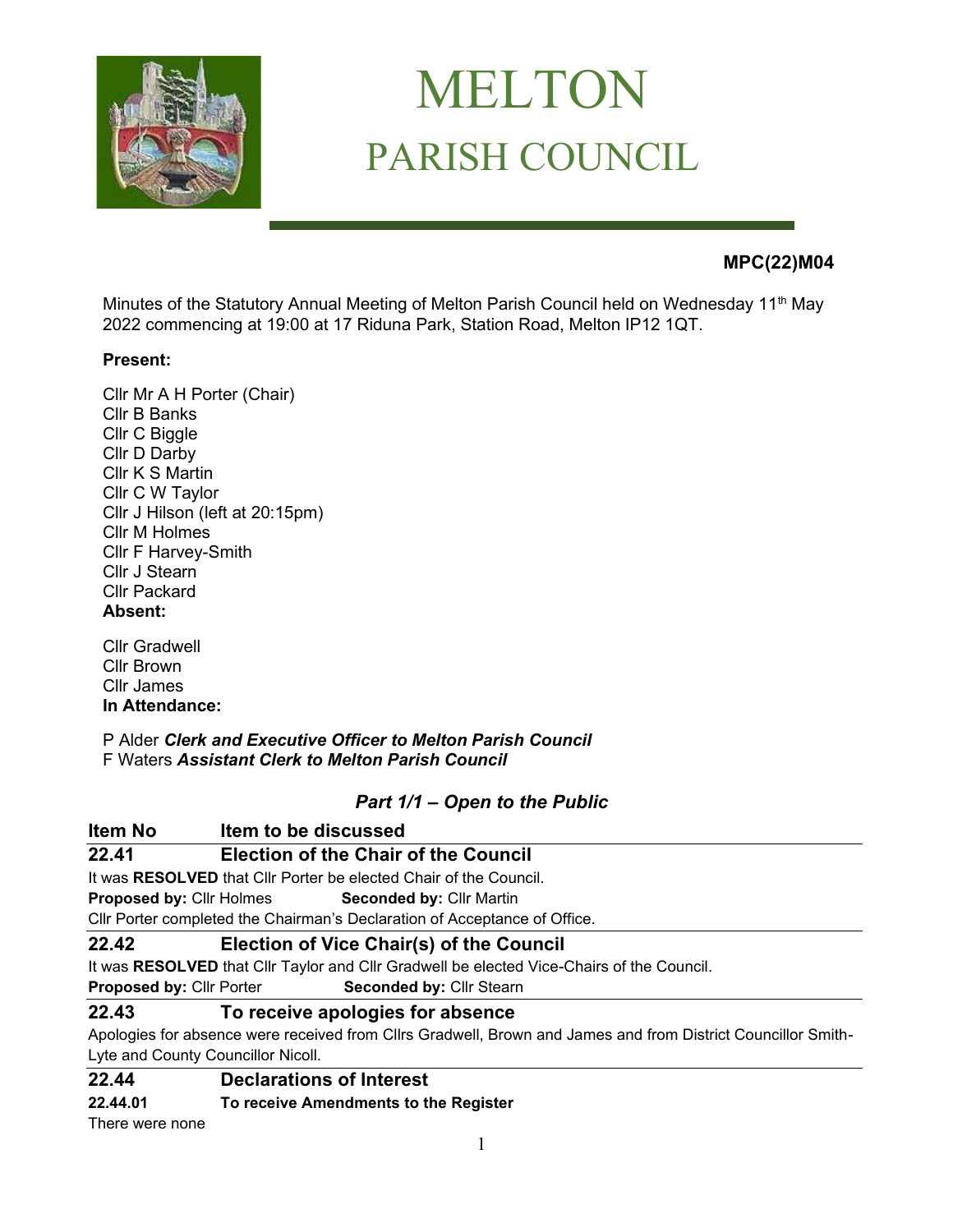**22.44.02 To receive Declarations of Pecuniary Interest in Respect of Items on the Agenda** 

There were none

**22.44.03 To receive Declarations of Non-Pecuniary Interest in Respect of Items on the Agenda** There were none

**22.44.04 To consider Full / Partial Dispensations for Pecuniary Interests Declared** 

There were none to be considered

# **22.45 Public Participation Session**

No members of the public were present

# **22.45.01 To receive a Report from the District Councillor**

No report was received but she should be sending something in the next few days.

**22.45.02 To receive a report from the County Councillor**

Cllr Nicoll submitted a recent report for the Annual Parish Meeting and there were no updates to report since then.

# **22.45.03 To consider village matters raised by Members of the Public or Councillors**

The Clerk reported that the A12 and Woods Lane will be closed overnight from the 26<sup>th</sup>-28<sup>th</sup> May and concerns about HGVs using alternative routes through Woodbridge, Melton and Ufford had been raised with Highways. Cllr Biggle asked for an update on Winifred Fison parking. This was discussed at Planning and Transport – a drawing is being sought to comply with the minor works licence application. Hopefully once this drawing has been submitted the licence will be approved and the works will commence shortly.

# **22.46 To consider co-option to the Council in respect of the vacancy**

No prospective Councillors were present so no-one was co-opted.

# **22.47 To approve the Minutes of Full Council**

**22.47.01 [MPC\(22\)M03](https://melton-suffolk-pc.gov.uk/documents/mpc22m03-minutes-of-full-council-from-30th-march-2022/) and MPC(22)M03 Conf - Minutes of Full Council from 30th March 2022** It was **RESOLVED** that minutes MPC(22)M03 and MPC(22)M03 Conf previously distributed, be received, noted and signed as a correct record by the Chair.

**Proposed by:** Cllr Taylor **Seconded by:** Cllr Darby

# **22.48 To receive and consider Minutes of Committees**

**22.48.01 Finance Employment and Risk Management (FERM) Committee 13th April 2022**

Minutes FRM(22)M02 (Draft) previously distributed were received and NOTED.

**22.48.02 Planning and Transport Committee 20th April 2022**

Minutes PLA(22)M03 (Draft) previously distributed were received and NOTED.

# **22.49 To consider Financial and Internal Control Matters**

# **22.49.01 To receive and consider a summary financial management report for the year ending 31 March 2022**

Papers MPC(22)49.01 and MPC(22)49.01a-b previously distributed were received and considered. Members were pleased with the outcome and the management over the year. The Clerk reported that £5k had been moved into a Budget Risk EMR and that the office is in the process of setting up this financial year in Scribe and is beginning to process April's transactions.

# **22.49.02 To consider the updated budget report for 2022/23**

Papers MPC(22).49.02 and MPC(22)49.02a previously distributed were received and considered. Cllr Banks asked that a report is taken to the next FERM meeting, detailing the line differences between the previously agreed budget produced in Alpha and the revised budget produced in Scribe.

# **22.49.03 To approve requests from Planning and Transport Committee arising from recent meetings**

Paper MPC(22)49.03 previously distributed contained a request to upgrade 3 of the Speed Indicator Device (SID) stalks so they can support a solar panel powered SID. It was **AGREED** that these should be purchased from CIL reserves at a cost of £1,740. The Clerk will also establish who owns the posts once they are installed. **Proposed by:** Cllr Banks **Seconded by:** Cllr Taylor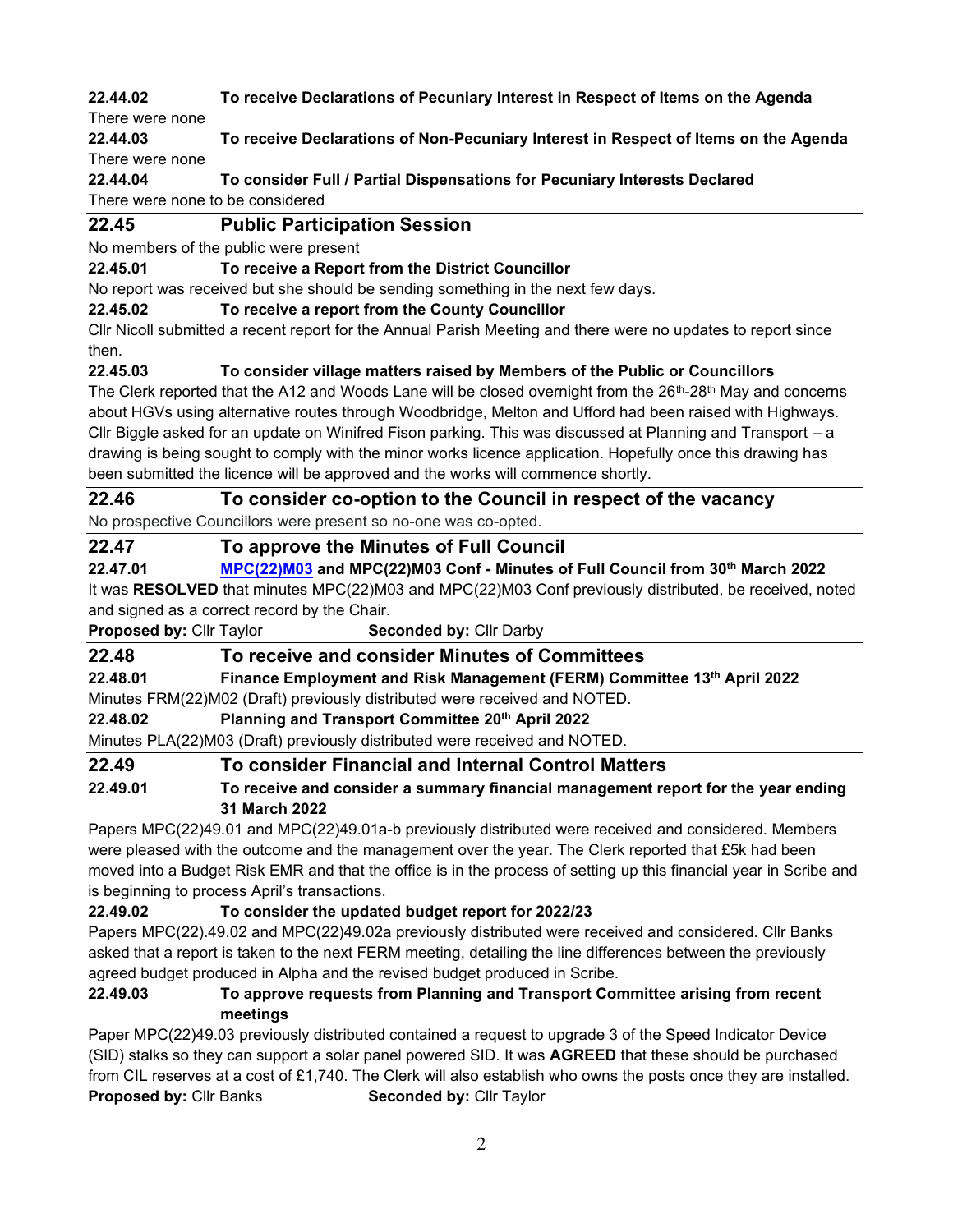# **22.49.04 Arrangements for approval of accounts/Statutory Annual Return 2022**

The Clerk reported that item 22.50.02 covered this in part. The internal audit by Trevor Brown is taking place on the 25<sup>th</sup> May and the external audit documentation needs to be sent to PKF Littlejohn by the end of June.

#### **22.49.05 To review the arrangements for insurance cover**

The Clerk reported that this responsibility is delegated to FERM and the renewal is due in October. A refund for £221 was received in April because the Pavilion has been demolished.

#### **22.49.06 To confirm the Council's Standing Orders**

A review of the Standing Orders had been delegated to FERM from Full Council after new guidance was received on Procurement, which wasn't available at the last Full Council meeting. An updated model rule – 18f – has been received from NALC and updated in the Standing Orders. The reference to Receipts and Payments was also removed.<https://melton-suffolk-pc.gov.uk/documents/standing-orders/>

It was **RESOLVED** to agree the changes.

**Proposed by:** Cllr Banks **Seconded by: Cllr Porter** 

#### **22.49.07 To confirm the Council's Financial Regs**

A review of the Standing Orders had been delegated to FERM from Full Council after new guidance was received on Procurement, which wasn't available at the last Full Council meeting. Several changes were proposed by FERM which are detailed in the revision schedule. [https://melton-suffolk-](https://melton-suffolk-pc.gov.uk/documents/financial-regulations/)

[pc.gov.uk/documents/financial-regulations/](https://melton-suffolk-pc.gov.uk/documents/financial-regulations/) It was **RESOLVED** to agree the changes.

**Proposed by:** Cllr Banks **Seconded by:** Cllr Martin

**22.49.08 To agree the following items from the Financial Regs**

It was **RESOLVED** to approve the following items:

6.6 approval of the use of a variable direct debit

6.7 approval of the use of a banker's standing order

6.8 approval of the use of BACS or CHAPS

**Proposed by:** Cllr Martin **Seconded by:** Cllr Holmes

#### **22.49.09 To review signatories to Melton Parish Council Bank and Building Society Accounts** The signatories were reviewed and confirmed as:

• Barclays Bank: Cllr Porter, Cllr Gradwell, Cllr Taylor, Cllr Banks, Clerk and Asst Clerk

- Suffolk Building Society: Cllr Porter, Cllr Gradwell, Cllr Martin, Cllr Taylor
- Lloyds Bank: Cllr Porter, Cllr Gradwell, Cllr Banks, Clerk and Asst Clerk

It was noted that the Asst Clerk will not be added to the Barclays Accounts as they are due to be closed this year and the process has been started to add her to the Lloyds Bank Accounts. A new savings account has been opened with Lloyds as recommended by FERM.

#### **22.49.10 To review the Council's subscriptions to other bodies**

It was **RESOLVED** to agree with the current subscriptions to Community Action Suffolk, Suffolk Preservation Society and Suffolk Association of Local Councils.

**Proposed by: Cllr Martin <b>Seconded by: Cllr Porter** 

#### **22.49.11 To consider risk issues**

The Risk Register was reviewed. It was agreed that the Pavilion should be reviewed again in June with a view to raising the risk to Medium <https://melton-suffolk-pc.gov.uk/documents-base/risk-register/>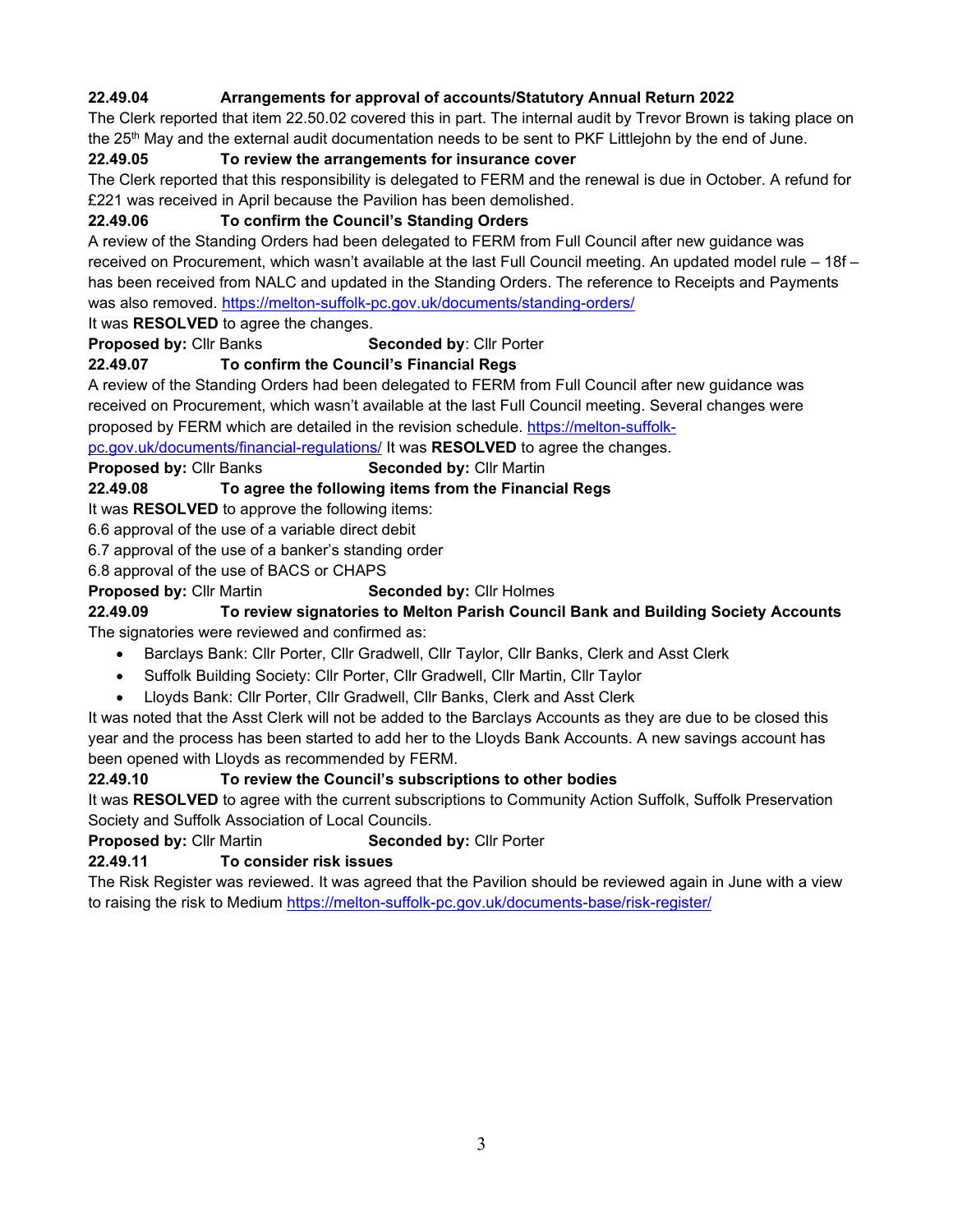# **22.50 To consider Governance Matters**

**22.50.01 To consider and affirm the Council's adherence to the new National Code of Conduct** Papers MPC(22)50.01 and MPC(22)50.01a previously distributed were received and discussed. The Clerk explained that the advice from SALC was to adopt the new National Code of Conduct, replacing the current Suffolk Code. It was **NOTED** that the new Code does have its limitations and without new legislation there will be no stronger sanctions. Training is being provided by SALC and all Councillors have received information about training on the 20<sup>th</sup> June. Councillors expressed the importance of respect and asked that every Councillor is given the opportunity to speak without being spoken over. It was **RESOLVED** to agree to adopt the new Code of Conduct and all Councillors would adhere to it. The Clerk asked Councillors to review their Register of Interests and should they have any queries to contact the office.

**Proposed by: Cllr Porter <b>Seconded by: Cllr Banks** 

# **22.50.02 To approve the Annual Governance Statement**

Paper MPC(22)50.02 previously distributed was received. The Chair took Members through the Statements which were all answered in the affirmative. It was **RESOLVED** to approve the Annual Governance Statement contained within the Annual Return and to authorise the Chair to sign it accordingly.

**Proposed by: Cllr Martin <b>Seconded by: Cllr Taylor** 

**22.50.03 To review the Terms of Reference for Committees and Working Groups** 

Paper MPC(22)50.03 previously distributed was received. It was **AGREED** that no changes were required at the moment and that each Committee would review and confirm their terms of reference at the first meeting in the 2022/23 Council year and appoint a Chair and Vice Chair at that meeting. If they wish to propose any changes these will be brought to Full Council for consideration.

# **Proposed by:** Cllr Banks **Seconded by:** Cllr Martin

#### **22.50.04 To receive nominations to Committees, Panels and Working Groups**

Paper MPC(22)50.04 previously distributed was received. Cllr Stearn agreed to join the Disciplinary Panel and there were no further changes to committees, panels or working groups.

**Proposed by: Cllr Porter <b>Seconded by: Cllr Taylor** 

# **22.50.05 To review and appoint representatives on or to work with External Bodies**

Council representatives were reviewed and no new appointments were required.

Burness Parish Rooms Management Committee – Cllr Gradwell

Melton Trust – Cllr Martin

East Suffolk Rail Partnership – Clerk to check if the representative is happy to continue

Melton Primary School Governing Body - Clerk

Melton Messenger Editorial Committee – Cllr Brown

ASB Co-ordination meetings – Cllr Gradwell

Suffolk Association of Local Councils – Cllr Porter

# **22.50.06 To agree to receive the summons to meetings electronically**

The Clerk advised that Councillors are required to confirm on an annual basis that they are happy to receive the summons to meetings, and related documents, electronically. It was **RESOLVED** by all Councillors that they are willing to continue to receive papers in this way.

**Proposed by**: Cllr Banks **Seconded by:** Cllr Porter

# **22.50.07 To note and review the Council's Schedule of Policies**

Paper MPC(22)50.07 previously distributed was received. The schedule as presented was reviewed and **NOTED**. Cllr Martin noted that the Data Protection items had not been reviewed for some time. It was raised that new guidance may be received soon and so they would be reviewed when information is received.

# **22.51 Parish Council Noticeboards**

The following list of Councillors/residents was **CONFIRMED** as volunteering to post notices on the Parish notice boards at:

Melton Playing Field (resident)

Burness Parish Rooms (Co-optee - Mrs McBurney)

Bus shelter Bredfield Road (Cllr Hilson)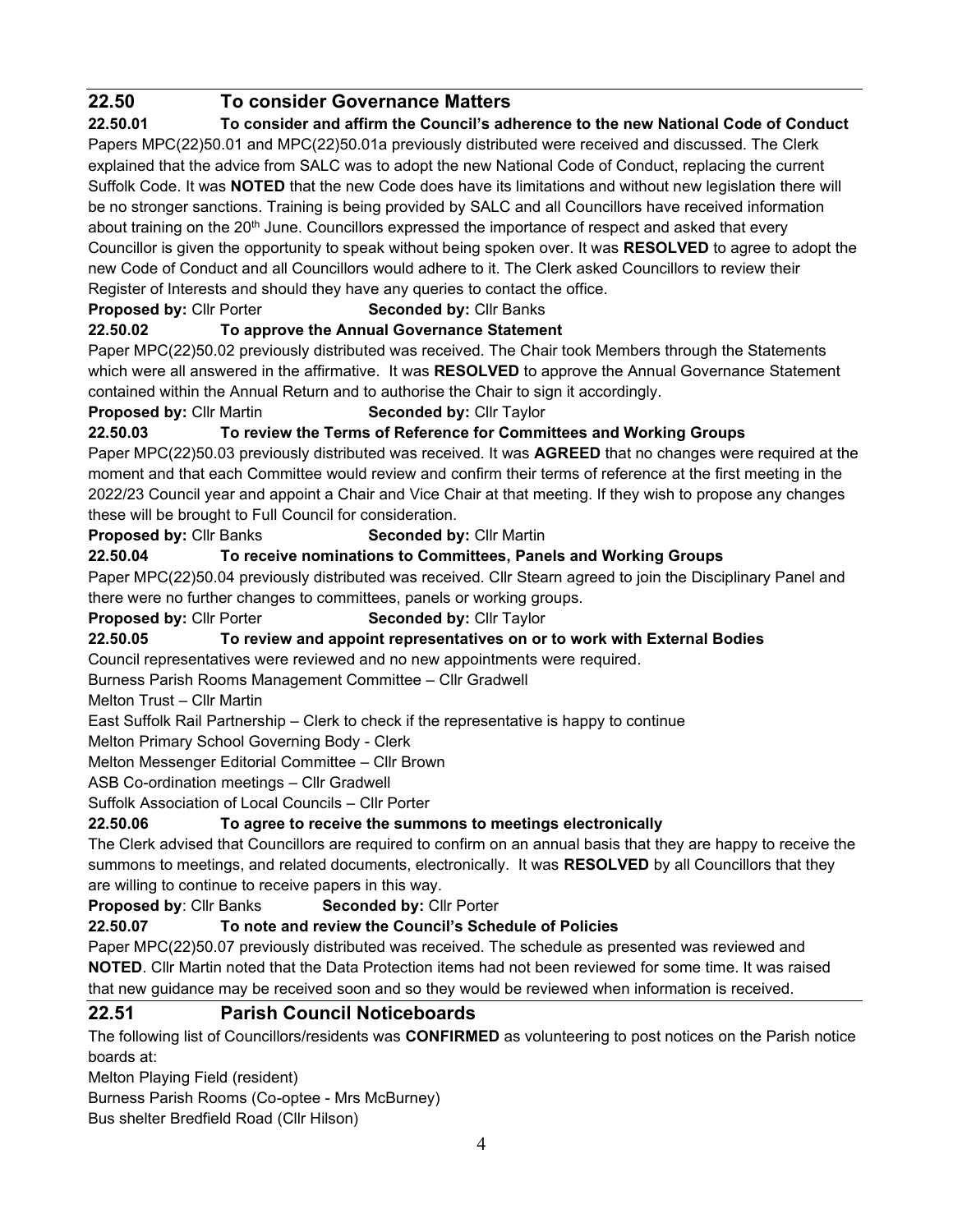Woodbridge Primary School, Wilkinson Way (Cllr Holmes) St Audry's Park Road (Cllr Brown) Woods Lane (resident) Old Maltings Approach (resident) St Andrews Estate (Cllr Darby) Councillors expressed their thanks to the volunteers for maintaining these noticeboards.

#### **22.52 To receive an update on the Pavilion Project**

Paper MPC(22)52 previously distributed was received and discussed. It was **AGREED** that a plaque should be installed noting that the Pavilion was opened in the year of the Queen's Jubilee and that the Pavilion would be called The Melton Pavilion. <https://melton-suffolk-pc.gov.uk/recreation/pavilion-project/> **Proposed by: Cllr Porter <b>Seconded by: Cllr Martin** 

# **22.53 To receive an update on the Sizewell C Planning Application**

Cllr Banks reported that it is almost inevitable that SZC will be approved and a decision is due on the  $25<sup>th</sup>$  May so MPC needs to work with the SZC team to get the best mitigations possible for residents. The April meeting with the SZC team was very encouraging and it was clear they had read and noted our submissions. The Clerk will contact the team regarding actions from the meeting as no further correspondence has been received. Cllr Martin reported that nesting Marsh Harriers have been discovered on the site which could be an issue as they are protected.

#### **22.54 To receive an update on the Neighbourhood Plan Refresh**

The Clerk reported on behalf of Cllr Brown that until there is a new application or appeal on the 'Carter-Warburg land' no updates to the Neighbourhood plan will be carried out but it will be kept under review.

#### **22.55 To receive an update on the Jubilee Weekend Events**

Cllr Biggle reported that the Fete plans were progressing and that they required additional help on the day. Cllr Stearn offered his assistance and he will be invited to the next Fete Working Group meeting (18<sup>th</sup> May at 6pm). Cllr Harvey-Smith offered to help mark out pitches with Cllrs Biggle and Stearn on the evening of the  $3^{rd}$  June. Cllr Holmes offered to be a gate marshal and to do litter picking. Anyone who can help on the day will be needed from 8am. Cllr Porter reported that he had enough volunteers for the Beacon lighting event on the 2<sup>nd</sup> June and that they should arrive at the Recreation Ground at 8.30pm.

# **22.56 To receive and consider reports from Representatives to Outside Bodies**

#### **22.56.01 Burness Parish Room Management Committee**

Noting to report

#### **22.56.02 Melton Trust**

Cllr Martin reported that three new Trustees are in place and they had received a small number of applications – fewer than expected. Leaflets have been placed at the Little Pantry in St Andrews Church.

#### **22.56.03 Melton Primary School**

The Clerk reported that a new Head was joining in September, that funding is being sought from District CIL funds for a new nursery building (joint bid with SCC), school renovations were largely completed but still ongoing and that 22 children were expected to join Reception in September.

#### **22.56.04 Melton Messenger**

Cllr Porter asked that the Fete poster is sent for inclusion in the June MM.

| 22,56,05          | <b>ASB Co-ordination meetings</b>                   |
|-------------------|-----------------------------------------------------|
| Nothing to report |                                                     |
| 22.56.06          | Sizewell C update                                   |
| See item 22.53    |                                                     |
| 22.56.07          | <b>Suffolk Association of Local Councils (SALC)</b> |
| Nothing to report |                                                     |